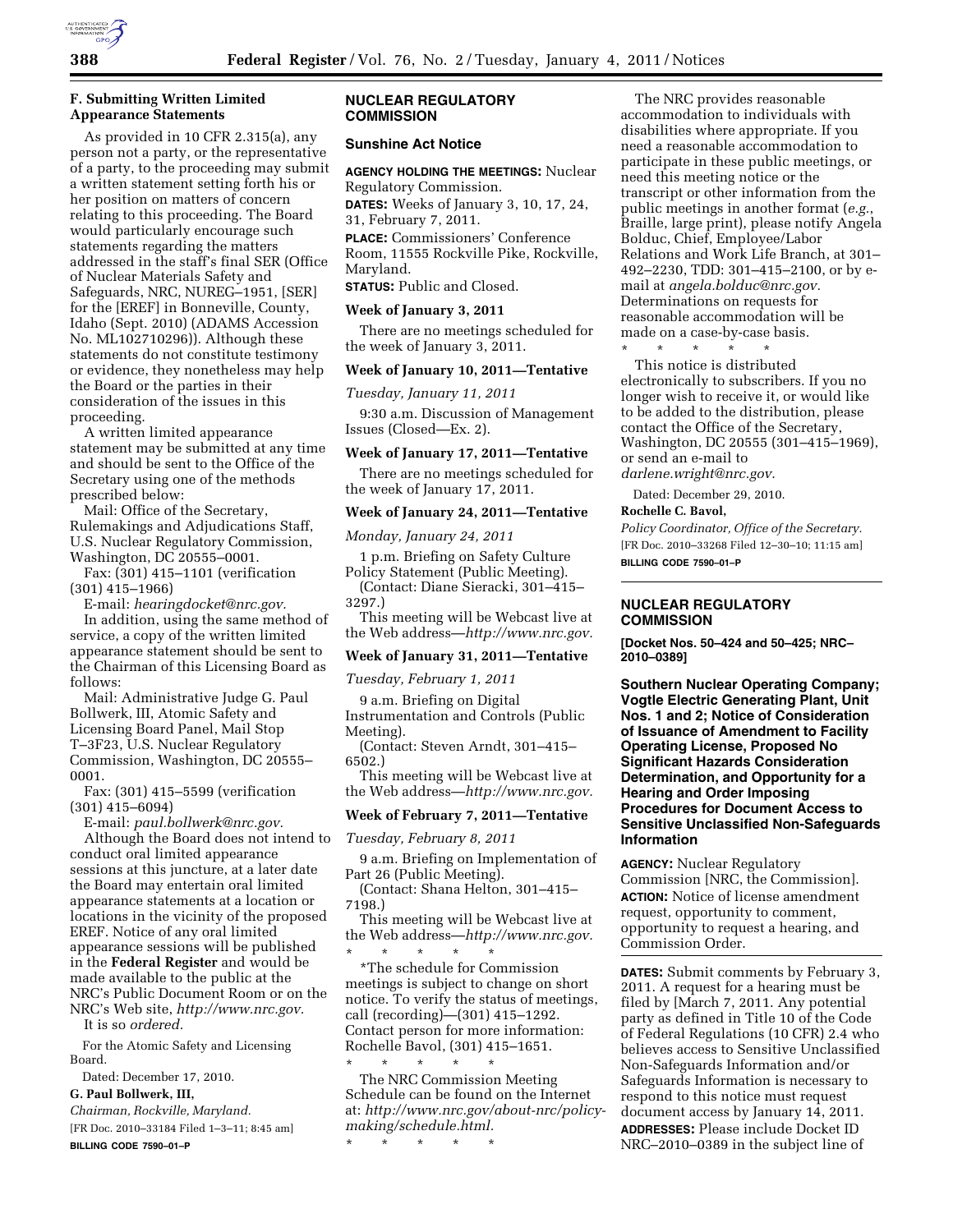your comments. Comments submitted in writing or in electronic form will be posted on the NRC Web site and on the Federal rulemaking Web site *[http://](http://www.regulations.gov) [www.regulations.gov.](http://www.regulations.gov)* Because your comments will not be edited to remove any identifying or contact information, the NRC cautions you against including any information in your submission that you do not want to be publicly disclosed.

The NRC requests that any party soliciting or aggregating comments received from other persons for submission to the NRC inform those persons that the NRC will not edit their comments to remove any identifying or contact information, and therefore, they should not include any information in their comments that they do not want publicly disclosed.

You may submit comments by any one of the following methods.

*Federal Rulemaking Web site:* Go to *<http://www.regulations.gov>* and search for documents filed under Docket ID NRC–2010–0389. Address questions about NRC dockets to Carol Gallagher 301–492–3668; e-mail *[Carol.Gallagher@nrc.gov.](mailto:Carol.Gallagher@nrc.gov)* 

*Mail comments to:* Chief, Rules, Announcements and Directives Branch (RADB), Office of Administration, Mail Stop: TWB–05–B01M, U.S. Nuclear Regulatory Commission, Washington, DC 20555–0001, or by fax to RADB at 301–492–3446.

You can access publicly available documents related to this notice using the following methods:

*NRC's Public Document Room (PDR):*  The public may examine, and have copied for a fee, publicly available documents at the NRC's PDR, Room O1 F21, One White Flint North, 11555 Rockville Pike, Rockville, Maryland 20852. These documents may also be viewed electronically on the public computers located at the NRC's PDR at 11555 Rockville Pike, Rockville, Maryland 20852.

*NRC's Agencywide Documents Access and Management System (ADAMS):*  Publicly available documents created or received at the NRC are available electronically at the NRC's Electronic Reading Room at *[http://www.nrc.gov/](http://www.nrc.gov/reading-rm/adams.html)  [reading-rm/adams.html.](http://www.nrc.gov/reading-rm/adams.html)* From this page, the public can gain entry into ADAMS, which provides text and image files of NRC's public documents. If you do not have access to ADAMS or if there are problems in accessing the documents located in ADAMS, contact the NRC's PDR reference staff at 1–800–397–4209, 301–415–4737, or by e-mail to *[pdr.resource@nrc.gov.](mailto:pdr.resource@nrc.gov)* The application for amendment, dated November 23, 2010 contains proprietary information

and, accordingly, those portions are being withheld from public disclosure. A redacted version of the application for amendment is available electronically under ADAMS Accession No. ML103300241.

*Federal Rulemaking Web site:* Public comments and supporting materials related to this notice can be found at *<http://www.regulations.gov>* by searching on Docket ID: NRC–2010–0389.

**FOR FURTHER INFORMATION CONTACT:** Mr. Patrick Boyle, Project Manager, Plant Licensing Branch 2–1, Division of Operating Reactor Licensing, Office of Nuclear Reactor Regulation, U.S. Nuclear Regulatory Commission, Washington, DC 20555. Telephone: 301–415–3936.

### **SUPPLEMENTARY INFORMATION:**

#### **I. Introduction**

The NRC is considering issuance of an amendment to Facility Operating License Nos. NPF–68 and NPF–81 issued to Southern Nuclear Operating Company (the licensee) for operation of the Vogtle Electric Generating Plant, Units 1 and 2 (VEGP), located in Burke County, Georgia.

The proposed amendment proposes to revise VEGP Technical Specification (TS) 5.5.9, ''Steam Generator (SG) Program,'' to exclude portions of the tube below the top of the steam generator tubesheet from periodic steam generator tube inspections for Unit 1 during Refueling Outage 16 and the subsequent operating cycle and for Unit 2 during Refueling Outage 15 and the subsequent operating cycle. In addition, this amendment proposes to revise TS 5.6.10, ''Steam Generator Tube lnspection Report'' to remove reference to previous interim alternate repair criteria and provide reporting requirements specific to the temporary alternate repair criteria.

Before issuance of the proposed license amendment, the Commission will have made findings required by the Atomic Energy Act of 1954, as amended (the Act), and the Commission's regulations.

The Commission has made a proposed determination that the amendment request involves no significant hazards consideration. Under the Commission's regulations in 10 CFR Section 50.92, this means that operation of the facility in accordance with the proposed amendment would not (1) involve a significant increase in the probability or consequences of an accident previously evaluated; or (2) create the possibility of a new or different kind of accident from any accident previously evaluated; or

(3) involve a significant reduction in a margin of safety. As required by 10 CFR 50.91(a), the licensee has provided its analysis of the issue of no significant hazards consideration, which is presented below:

(1) Does the proposed change involve a significant increase in the probability or consequences of an accident previously evaluated?

*Response:* No.

The previously analyzed accidents are initiated by the failure of plant structures, systems, or components. The proposed change that alters the steam generator inspection criteria and the steam generator inspection reporting criteria does not have a detrimental impact on the integrity of any plant structure, system, or component that initiates an analyzed event. The proposed change will not alter the operation of, or otherwise increase the failure probability of any plant equipment that initiates an analyzed accident.

Of the applicable accidents previously evaluated, the limiting transients with consideration to the proposed change to the steam generator tube inspection and repair criteria are the steam generator tube rupture (SGTR) event and the feedline break (FLB) postulated accidents.

During the SGTR event, the required structural integrity margins of the steam generator tubes and the tube-to-tubesheet joint over the H\* distance will be maintained. Tube Enclosure 1 Basis for Proposed Change E1–16 rupture in tubes with cracks within the tubesheet is precluded by the constraint provided by the tube-totubesheet joint. This constraint results from the hydraulic expansion process, thermal expansion mismatch between the tube and tubesheet, and from the differential pressure between the primary and secondary side. Based on this design, the structural margins against burst, as discussed in Regulatory Guide (RG) 1.121, ''Bases for Plugging Degraded PWR Steam Generator Tubes,'' (Reference 10) are maintained for both normal and postulated accident conditions.

The proposed change has no impact on the structural or leakage integrity of the portion of the tube outside of the tubesheet. The proposed change maintains structural integrity of the steam generator tubes and does not affect other systems, structures, components, or operational features. Therefore, the proposed change results in no significant increase in the probability of the occurrence of a SGTR accident.

At normal operating pressures, leakage from primary water stress corrosion cracking below the proposed limited inspection depth is limited by both the tube-to-tubesheet crevice and the limited crack opening permitted by the tubesheet constraint. Consequently, negligible normal operating leakage is expected from cracks within the tubesheet region. The consequences of an SGTR event are affected by the primary-tosecondary leakage flow during the event. However, primary-to-secondary leakage flow through a postulated broken tube is not affected by the proposed changes since the tubesheet enhances the tube integrity in the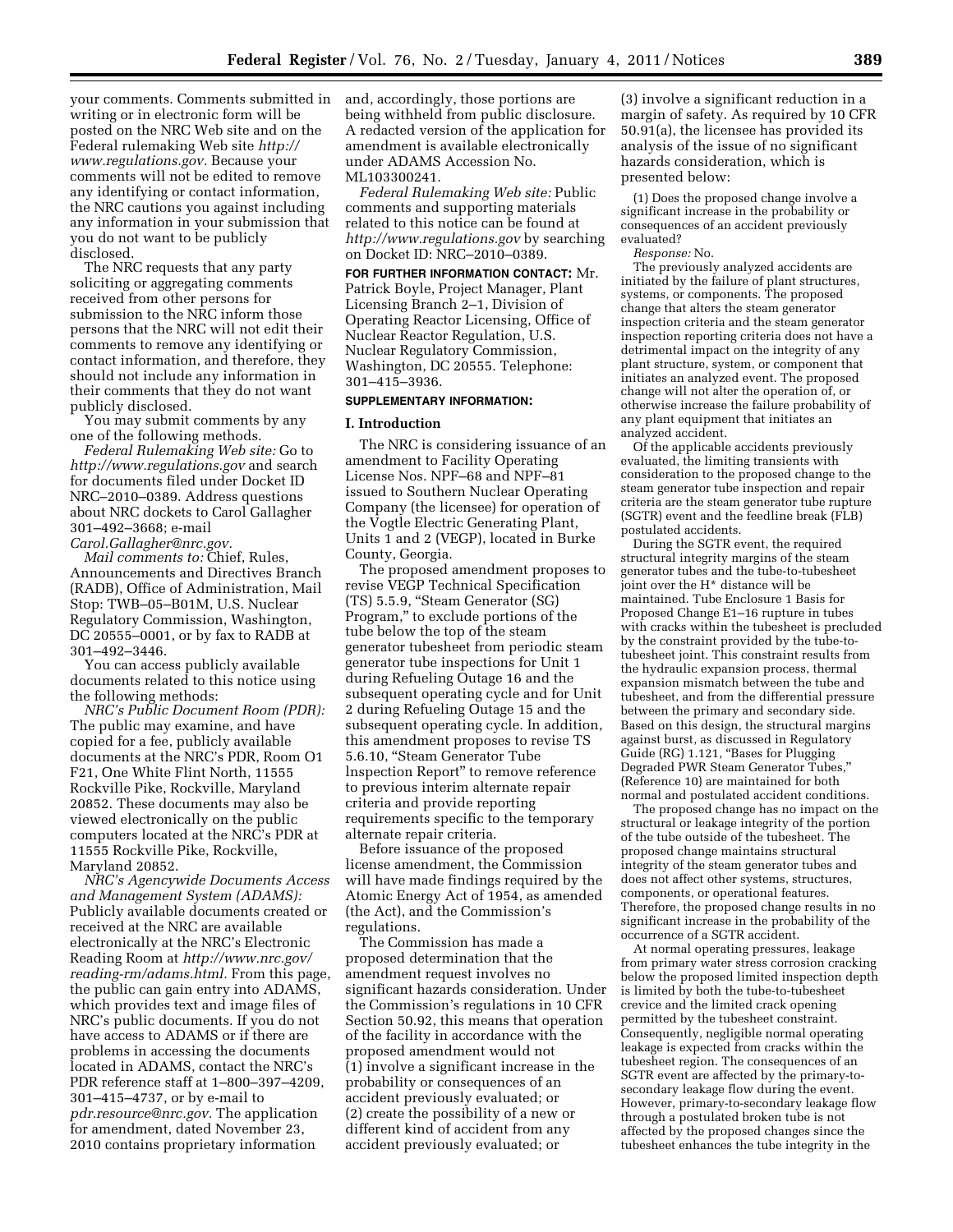region of the hydraulic expansion by precluding tube deformation beyond its initial hydraulically expanded outside diameter. Therefore, the proposed changes do not result in a significant increase in the consequences of a SGTR.

The consequences of a steam line break (SLB) are also not significantly affected by the proposed changes. During a SLB accident, the reduction in pressure above the tubesheet on the shell side of the steam generator creates an axially uniformly distributed load on the tubesheet due to the reactor coolant system pressure on the underside of the tubesheet. The resulting bending action constrains the tubes in the tubesheet thereby restricting primary-tosecondary leakage below the midplane.

Primary-to-secondary leakage from tube degradation in the tubesheet area during the limiting accident (*i.e.*, a SLB) is limited by flow restrictions. These restrictions result from the crack and tube-to-tubesheet contact pressures that provide a restricted leakage path above the indications and also limit the degree of potential crack face opening as compared to free span indications.

The leakage factor of 2.48 for Vogtle Electric Generating Plant (VEGP), for a postulated SLB/FLB, has been calculated as shown in Revised Table 9–7 of Reference 11. Specifically, for the condition monitoring (CM) assessment, the component of leakage from the prior cycle from below the H\* distance will be multiplied by a factor of 2.48 and added to the total leakage from any other source and compared to the allowable accident induced leakage limit. For the operational assessment (OA), the difference in the leakage between the allowable leakage and the accident induced leakage from sources other than the tubesheet expansion region will be divided by 2.48 and compared to the observed operational leakage. Enclosure 1 Basis for Proposed Change E1–17.

The probability of a SLB is unaffected by the potential failure of a steam generator tube as the failure of the tube is not an initiator for a SLB event. SLB leakage is limited by leakage flow restrictions resulting from the leakage path above potential cracks through the tube-to-tubesheet crevice. The leak rate during postulated accident conditions (including locked rotor) has been shown to remain within the accident analysis assumptions for all axial and or circumferentially orientated cracks occurring 15.2 inches below the top of the tubesheet. The accident induced leak rate limit is 1.0 gpm. The TS operational leak rate is 150 gpd (0.1 gpm) through any one steam generator. Consequently, there is significant margin between accident leakage and allowable operational leakage. The SLB/FLB leak rate ratio is only 2.48 resulting in significant margin between the conservatively estimated accident leakage and the allowable accident leakage (1.0 gpm).

Therefore, the proposed change does not involve a significant increase in the probability or consequences of an accident previously evaluated.

(2) Does the change create the possibility of a new or different kind of accident from any accident previously evaluated?

#### *Response:* No.

The proposed change that alters the steam generator inspection criteria and the steam generator inspection reporting criteria does not introduce any new equipment, create new failure modes for existing equipment, or create any new limiting single failures. Plant operation will not be altered, and all safety functions will continue to perform as previously assumed in accident analyses.

Therefore, the proposed change does not create the possibility of a new or different kind of accident from any accident previously evaluated.

(3) Does the change involve a significant reduction in a margin of safety? *Response:* No.

The proposed change that alters the steam generator inspection criteria and the steam generator inspection reporting criteria maintains the required structural margins of the steam generator tubes for both normal and accident conditions. NEI 97–06, Revision 2, ''Steam Generator Program Guidelines'' (Reference 6) and RG 1.121, are used as the bases in the development of the limited tubesheet inspection depth methodology for determining that steam generator tube integrity considerations are maintained within acceptable limits. RG 1.121 describes a method acceptable to the NRC for meeting GDC 14, ''Reactor Coolant Pressure Boundary,'' GDC 15, ''Reactor Coolant System Design," GDC 31, "Fracture Prevention of Reactor Coolant Pressure Boundary,'' and GDC 32, ''Inspection of Reactor Coolant Pressure Boundary,'' by reducing the probability and consequences of a SGTR. RG 1.121 concludes that by determining the limiting safe conditions for tube wall degradation the probability and consequences of a SGTR are reduced. This RG uses safety factors on loads for tube burst that are consistent with the requirements of Section III of the American Society of Mechanical Engineers (ASME) Code.

For axially oriented cracking located within the tubesheet, tube burst is precluded due to the presence of the tubesheet. For circumferentially oriented cracking, the H\* analysis, Enclosure 1 Basis for Proposed Change E1–18 documented in section 4, defines a length of degradation free expanded tubing that provides the necessary resistance to tube pullout due to the pressure induced forces, with applicable safety factors applied. Application of the limited hot and cold leg tubesheet inspection criteria will preclude unacceptable primary-to-secondary leakage during all plant conditions. The methodology for determining leakage provides for large margins between calculated and actual leakage values in the proposed limited tubesheet inspection depth criteria.

Therefore, the proposed change does not involve a significant reduction in any margin of safety.

The NRC staff has reviewed the licensee's analysis and, based on this review, it appears that the three standards of 10 CFR 50.92(c) are satisfied. Therefore, the NRC staff proposes to determine that the amendment request involves no significant hazards consideration.

The Commission is seeking public comments on this proposed determination. Any comments received by February 3, 2011 will be considered in making any final determination. You may submit comments using any of the methods discussed under the **ADDRESSES** caption.

Normally, the Commission will not issue the amendment until the expiration of 60 days after the date of publication of this notice. The Commission may issue the license amendment before expiration of the 60 day period provided that its final determination is that the amendment involves no significant hazards consideration. In addition, the Commission may issue the amendment prior to the expiration of the 30-day comment period should circumstances change during the 30-day comment period such that failure to act in a timely way would result, for example, in derating or shutdown of the facility. Should the Commission take action prior to the expiration of either the comment period or the notice period, it will publish in the **Federal Register** a notice of issuance. Should the Commission make a final No Significant Hazards Consideration Determination, any hearing will take place after issuance. The Commission expects that the need to take this action will occur very infrequently.

### **II. Opportunity To Request a Hearing**

Requirements for hearing requests and petitions for leave to intervene are found in 10 CFR 2.309, ''Hearing requests, petitions to intervene, requirements for standing, and contentions.'' Interested persons should consult 10 CFR Part 2, Section 2.309, which is available at the NRC's Public Document Room (PDR), located at O1 F21, One White Flint North, 11555 Rockville Pike, Rockville, MD 20852 (or call the PDR at 800–397–4209 or 301– 415–4737). NRC regulations are also accessible electronically from the NRC's Electronic Reading Room on the NRC Web site at *[http://www.nrc.gov.](http://www.nrc.gov)* 

#### **III. Petitions for Leave To Intervene**

Any person whose interest may be affected by this proceeding and who wishes to participate as a party in the proceeding must file a written petition for leave to intervene. As required by 10 CFR 2.309, a petition for leave to intervene shall set forth with particularity the interest of the requestor/petitioner in the proceeding and how that interest may be affected by the results of the proceeding. The petition must provide the name, address, and telephone number of the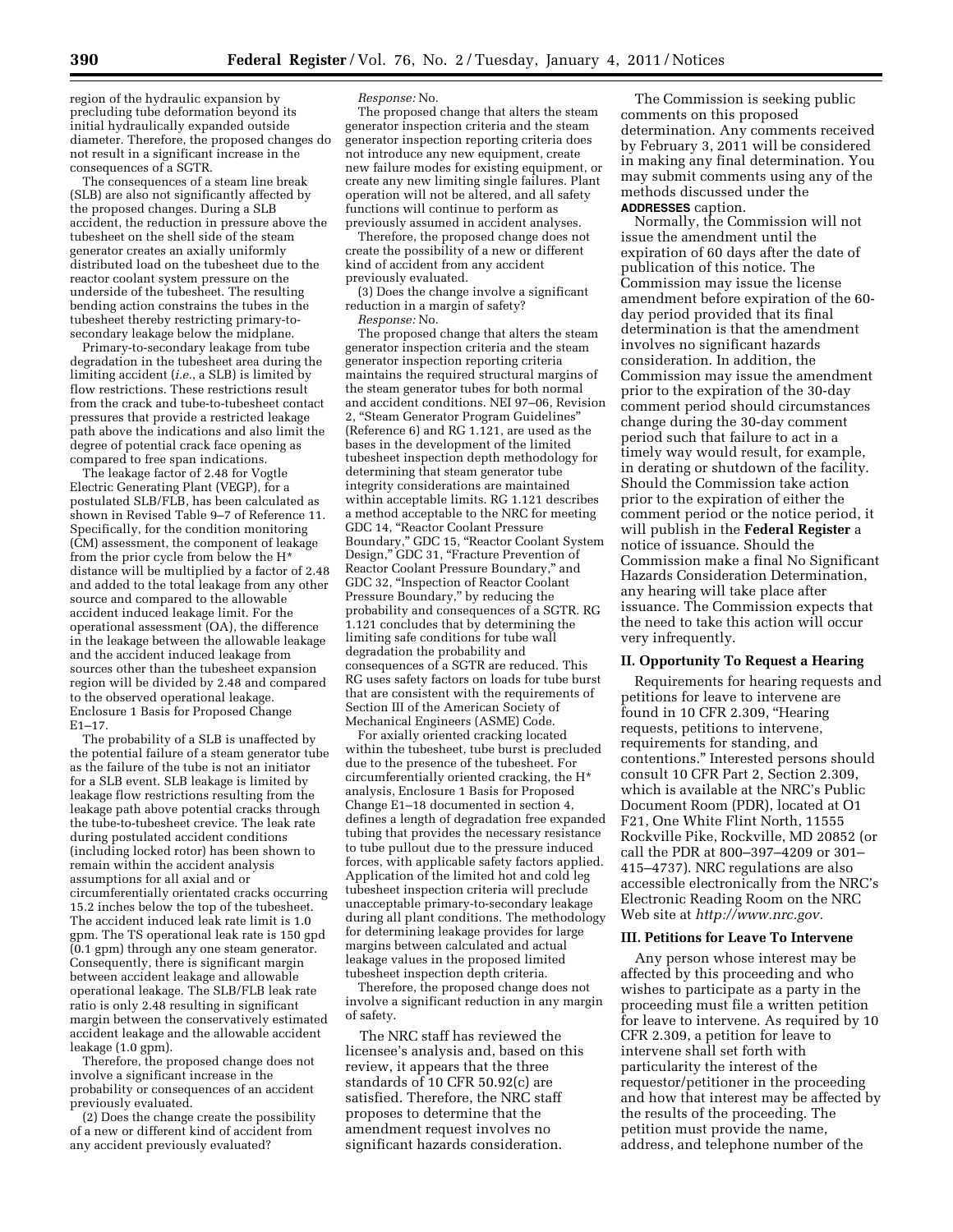requestor or petitioner and specifically explain the reasons why the intervention should be permitted with particular reference to the following factors: (1) The nature of the requestor's/ petitioner's right under the Act to be made a party to the proceeding; (2) the nature and extent of the requestor's/ petitioner's property, financial, or other interest in the proceeding; and (3) the possible effect of any decision or order which may be entered in the proceeding on the requestor's/petitioner's interest. The petition must also identify the specific contentions which the requestor/petitioner seeks to have litigated at the proceeding.

A petition for leave to intervene must also include a specification of the contentions that the petitioner seeks to have litigated in the hearing. For each contention, the requestor/petitioner must provide a specific statement of the issue of law or fact to be raised or controverted, as well as a brief explanation of the basis for the contention. Additionally, the requestor/ petitioner must demonstrate that the issue raised by each contention is within the scope of the proceeding and is material to the findings the NRC must make to support the granting of a license amendment in response to the application. The petition must include a concise statement of the alleged facts or expert opinions which support the position of the requestor/petitioner and on which the requestor/petitioner intends to rely at hearing, together with references to the specific sources and documents on which the requestor/ petitioner intends to rely. Finally, the petition must provide sufficient information to show that a genuine dispute exists with the applicant on a material issue of law or fact, including references to specific portions of the application for amendment that the requestor/petitioner disputes and the supporting reasons for each dispute, or, if the requestor/petitioner believes that the application for amendment fails to contain information on a relevant matter as required by law, the identification of each failure and the supporting reasons for the requestor's/petitioner's belief. Each contention must be one which, if proven, would entitle the requestor/ petitioner to relief.

Those permitted to intervene become parties to the proceeding, subject to any limitations in the order granting leave to intervene, and have the opportunity to participate fully in the conduct of the hearing with respect to resolution of that person's admitted contentions, including the opportunity to present evidence and to submit a crossexamination plan for cross-examination

of witnesses, consistent with NRC regulations, policies, and procedures. The Atomic Safety and Licensing Board (Licensing Board) will set the time and place for any prehearing conferences and evidentiary hearings, and the appropriate notices will be provided.

Non-timely petitions for leave to intervene and contentions, amended petitions, and supplemental petitions will not be entertained absent a determination by the Commission, the Licensing Board or a Presiding Officer that the petition should be granted and/ or the contentions should be admitted based upon a balancing of the factors specified in 10 CFR 2.309(c)(1)(i)–(viii).

A State, county, municipality, Federally-recognized Indian Tribe, or agencies thereof, may submit a petition to the Commission to participate as a party under 10 CFR 2.309(d)(2). The petition should state the nature and extent of the petitioner's interest in the proceeding. The petition should be submitted to the Commission by March 7, 2011. The petition must be filed in accordance with the filing instructions in section IV of this document, and should meet the requirements for petitions for leave to intervene set forth in this section, except that State and Federally-recognized Indian Tribes do not need to address the standing requirements in 10 CFR 2.309( $d$ )(1) if the facility is located within its boundaries. The entities listed above could also seek to participate in a hearing as a nonparty pursuant to 10 CFR 2.315(c).

Any person who does not wish, or is not qualified, to become a party to this proceeding may request permission to make a limited appearance pursuant to the provisions of 10 CFR 2.315(a). A person making a limited appearance may make an oral or written statement of position on the issues, but may not otherwise participate in the proceeding. A limited appearance may be made at any session of the hearing or at any prehearing conference, subject to such limits and conditions as may be imposed by the Licensing Board. Persons desiring to make a limited appearance are requested to inform the Secretary of the Commission by March 7, 2011.

If a hearing is requested, the Commission will make a final determination on the issue of no significant hazards consideration. The final determination will serve to decide when the hearing is held. If the final determination is that the amendment request involves no significant hazards consideration, the Commission may issue the amendment and make it immediately effective, notwithstanding

the request for a hearing. Any hearing held would take place after issuance of the amendment. If the final determination is that the amendment request involves a significant hazards consideration, any hearing held would take place before the issuance of any amendment.

#### **IV. Electronic Submissions (E-Filing)**

All documents filed in NRC adjudicatory proceedings, including a request for hearing, a petition for leave to intervene, any motion or other document filed in the proceeding prior to the submission of a request for hearing or petition to intervene, and documents filed by interested governmental entities participating under 10 CFR 2.315(c), must be filed in accordance with the NRC E-Filing rule (72 FR 49139, August 28, 2007). The E-Filing process requires participants to submit and serve all adjudicatory documents over the Internet, or in some cases to mail copies on electronic storage media. Participants may not submit paper copies of their filings unless they seek an exemption in accordance with the procedures described below.

To comply with the procedural requirements of E-Filing, at least ten (10) days prior to the filing deadline, the participant should contact the Office of the Secretary by e-mail at *[hearing.docket@nrc.gov,](mailto:hearing.docket@nrc.gov)* or by telephone at 301–415–1677, to request (1) a digital ID certificate, which allows the participant (or its counsel or representative) to digitally sign documents and access the E-Submittal server for any proceeding in which it is participating; and (2) advise the Secretary that the participant will be submitting a request or petition for hearing (even in instances in which the participant, or its counsel or representative, already holds an NRCissued digital ID certificate). Based upon this information, the Secretary will establish an electronic docket for the hearing in this proceeding if the Secretary has not already established an electronic docket.

Information about applying for a digital ID certificate is available on NRC's public Web site at *[http://](http://www.nrc.gov/site-help/e-submittals/apply-certificates.html) [www.nrc.gov/site-help/e-submittals/](http://www.nrc.gov/site-help/e-submittals/apply-certificates.html) [apply-certificates.html.](http://www.nrc.gov/site-help/e-submittals/apply-certificates.html)* System requirements for accessing the E-Submittal server are detailed in NRC's ''Guidance for Electronic Submission,'' which is available on the agency's public Web site at *[http://www.nrc.gov/](http://www.nrc.gov/site-help/e-submittals.html) [site-help/e-submittals.html.](http://www.nrc.gov/site-help/e-submittals.html)* Participants may attempt to use other software not listed on the Web site, but should note that the NRC's E-Filing system does not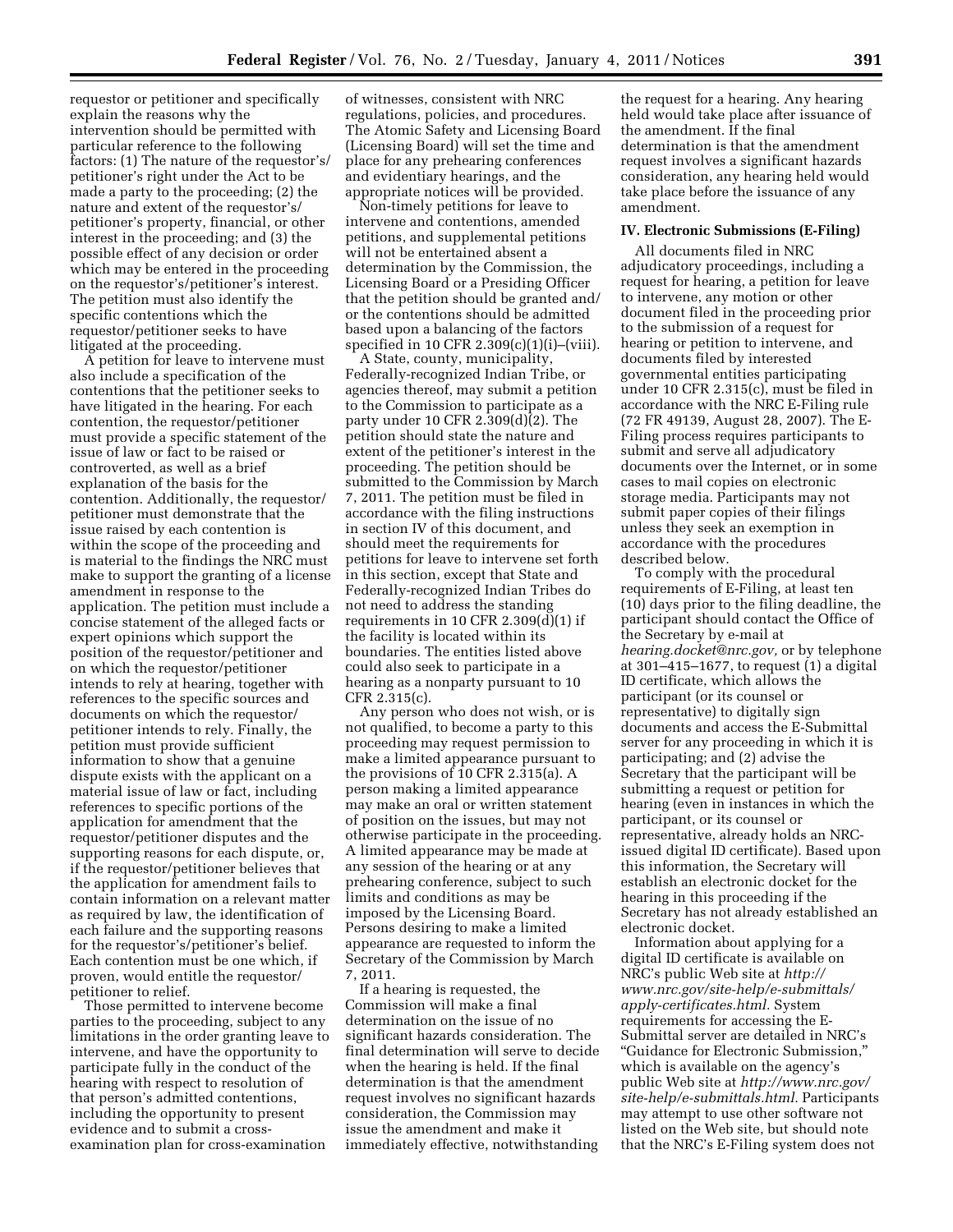support unlisted software, and the NRC Meta System Help Desk will not be able to offer assistance in using unlisted software.

If a participant is electronically submitting a document to the NRC in accordance with the E-Filing rule, the participant must file the document using the NRC's online, Web-based submission form. In order to serve documents through EIE, users will be required to install a Web browser plugin from the NRC Web site. Further information on the Web-based submission form, including the installation of the Web browser plug-in, is available on the NRC's public Web site at *[http://www.nrc.gov/site-help/e](http://www.nrc.gov/site-help/e-submittals.html)[submittals.html.](http://www.nrc.gov/site-help/e-submittals.html)* 

Once a participant has obtained a digital ID certificate and a docket has been created, the participant can then submit a request for hearing or petition for leave to intervene. Submissions should be in Portable Document Format (PDF) in accordance with NRC guidance available on the NRC public Web site at *[http://www.nrc.gov/site-help/e](http://www.nrc.gov/site-help/e-submittals.html)[submittals.html.](http://www.nrc.gov/site-help/e-submittals.html)* A filing is considered complete at the time the documents are submitted through the NRC's E-Filing system. To be timely, an electronic filing must be submitted to the E-Filing system no later than 11:59 p.m. Eastern Time on the due date. Upon receipt of a transmission, the E-Filing system time-stamps the document and sends the submitter an e-mail notice confirming receipt of the document. The E-Filing system also distributes an email notice that provides access to the document to the NRC Office of the General Counsel and any others who have advised the Office of the Secretary that they wish to participate in the proceeding, so that the filer need not serve the documents on those participants separately. Therefore, applicants and other participants (or their counsel or representative) must apply for and receive a digital ID certificate before a hearing request/ petition to intervene is filed so that they can obtain access to the document via the E-Filing system.

A person filing electronically using the agency's adjudicatory E-Filing system may seek assistance by contacting the NRC Meta System Help Desk through the "Contact Us" link located on the NRC Web site at *[http://](http://www.nrc.gov/site-help/e-submittals.html)  [www.nrc.gov/site-help/e](http://www.nrc.gov/site-help/e-submittals.html)[submittals.html,](http://www.nrc.gov/site-help/e-submittals.html)* by e-mail at *[MSHD.Resource@nrc.gov,](mailto:MSHD.Resource@nrc.gov)* or by a tollfree call at 866–672–7640. The NRC Meta System Help Desk is available between 8 a.m. and 8 p.m., Eastern Time, Monday through Friday, excluding government holidays.

Participants who believe that they have a good cause for not submitting documents electronically must file an exemption request, in accordance with 10 CFR 2.302 $(q)$ , with their initial paper filing requesting authorization to continue to submit documents in paper format. Such filings must be submitted by: (1) First-class mail addressed to the Office of the Secretary of the Commission, U.S. Nuclear Regulatory Commission, Washington, DC 20555– 0001, Attention: Rulemaking and Adjudications Staff; or (2) courier, express mail, or expedited delivery service to the Office of the Secretary, Sixteenth Floor, One White Flint North, 11555 Rockville Pike, Rockville, Maryland 20852, Attention: Rulemaking and Adjudications Staff. Participants filing a document in this manner are responsible for serving the document on all other participants. Filing is considered complete by first-class mail as of the time of deposit in the mail, or by courier, express mail, or expedited delivery service upon depositing the document with the provider of the service. A presiding officer, having granted an exemption request from using E-Filing, may require a participant or party to use E-Filing if the presiding officer subsequently determines that the reason for granting the exemption from use of E-Filing no longer exists.

Documents submitted in adjudicatory proceedings will appear in NRC's electronic hearing docket which is available to the public at *[http://](http://ehd.nrc.gov/EHD_Proceeding/home.asp)  ehd.nrc.gov/EHD*\_*[Proceeding/home.asp,](http://ehd.nrc.gov/EHD_Proceeding/home.asp)*  unless excluded pursuant to an order of the Commission, or the presiding officer. Participants are requested not to include personal privacy information, such as social security numbers, home addresses, or home phone numbers in their filings, unless an NRC regulation or other law requires submission of such information. With respect to copyrighted works, except for limited excerpts that serve the purpose of the adjudicatory filings and would constitute a Fair Use application, participants are requested not to include copyrighted materials in their submission.

Petitions for leave to intervene must be filed no later than 60 days from January 4, 2011. Non-timely filings will not be entertained absent a determination by the presiding officer that the petition or request should be granted or the contentions should be admitted, based on a balancing of the factors specified in 10 CFR  $2.309(c)(1)(i)$ –(viii).

*Attorney for licensee:* Mr. Arthur H. Domby, Troutman Sanders, NationsBank Plaza, Suite 5200, 600

Peachtree Street, NE., Atlanta, Georgia 30308–2216.

### **Order Imposing Procedures for Access to Sensitive Unclassified Non-Safeguards Information for Contention Preparation**

A. This Order contains instructions regarding how potential parties to this proceeding may request access to documents containing Sensitive Unclassified Non-Safeguards Information (SUNSI).

B. Within 10 days after publication of this notice of hearing and opportunity to petition for leave to intervene, any potential party who believes access to SUNSI is necessary to respond to this notice may request such access. A ''potential party'' is any person who intends to participate as a party by demonstrating standing and filing an admissible contention under 10 CFR 2.309. Requests for access to SUNSI submitted later than 10 days after publication will not be considered absent a showing of good cause for the late filing, addressing why the request could not have been filed earlier.

C. The requestor shall submit a letter requesting permission to access SUNSI to the Office of the Secretary, U.S. Nuclear Regulatory Commission, Washington, DC 20555–0001, Attention: Rulemakings and Adjudications Staff, and provide a copy to the Associate General Counsel for Hearings, Enforcement and Administration, Office of the General Counsel, Washington, DC 20555–0001. The expedited delivery or courier mail address for both offices is: U.S. Nuclear Regulatory Commission, 11555 Rockville Pike, Rockville, Maryland 20852. The e-mail address for the Office of the Secretary and the Office of the General Counsel are *[Hearing.Docket@nrc.gov](mailto:Hearing.Docket@nrc.gov)* and *[OGCmailcenter@nrc.gov,](mailto:OGCmailcenter@nrc.gov)* respectively.1 The request must include the following information:

(1) A description of the licensing action with a citation to this **Federal Register** notice;

(2) The name and address of the potential party and a description of the potential party's particularized interest that could be harmed by the action identified in C.(1);

(3) The identity of the individual or entity requesting access to SUNSI and the requestor's basis for the need for the information in order to meaningfully participate in this adjudicatory

<sup>1</sup>While a request for hearing or petition to intervene in this proceeding must comply with the filing requirements of the NRC's "E-Filing Rule," the initial request to access SUNSI under these procedures should be submitted as described in this paragraph.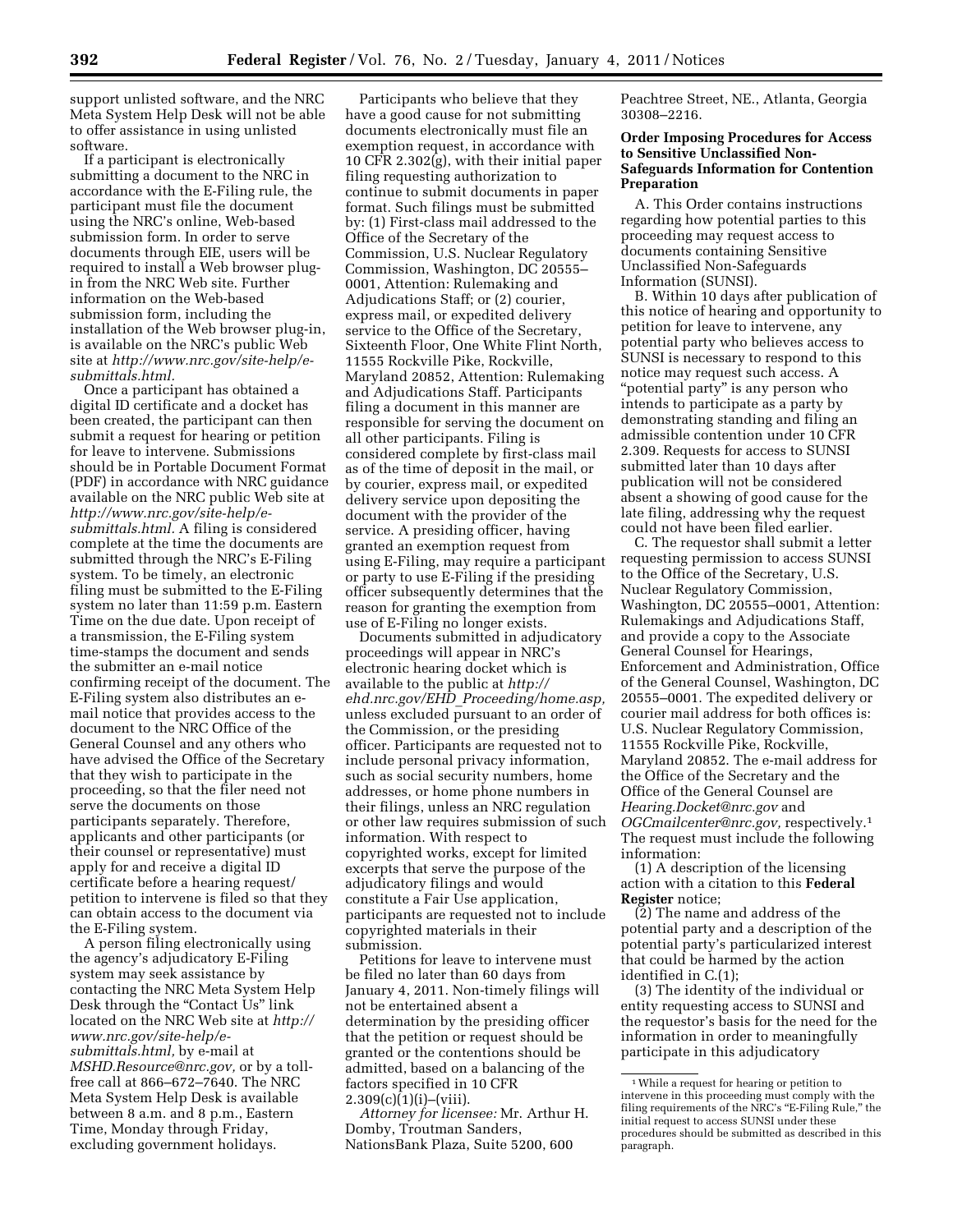proceeding. In particular, the request must explain why publicly-available versions of the information requested would not be sufficient to provide the basis and specificity for a proffered contention;

D. Based on an evaluation of the information submitted under paragraph C.(3) the NRC staff will determine within 10 days of receipt of the request whether:

(1) There is a reasonable basis to believe the petitioner is likely to establish standing to participate in this NRC proceeding; and

(2) The requestor has established a legitimate need for access to SUNSI.

E. If the NRC staff determines that the requestor satisfies both D.(1) and D.(2) above, the NRC staff will notify the requestor in writing that access to SUNSI has been granted. The written notification will contain instructions on how the requestor may obtain copies of the requested documents, and any other conditions that may apply to access to those documents. These conditions may include, but are not limited to, the signing of a Non-Disclosure Agreement or Affidavit, or Protective Order 2 setting forth terms and conditions to prevent the unauthorized or inadvertent disclosure of SUNSI by each individual who will be granted access to SUNSI.

F. Filing of Contentions. Any contentions in these proceedings that are based upon the information received as a result of the request made for SUNSI must be filed by the requestor no later than 25 days after the requestor is

granted access to that information. However, if more than 25 days remain between the date the petitioner is granted access to the information and the deadline for filing all other contentions (as established in the notice of hearing or opportunity for hearing), the petitioner may file its SUNSI contentions by that later deadline.

G. Review of Denials of Access.

(1) If the request for access to SUNSI is denied by the NRC staff either after a determination on standing and need for access, or after a determination on trustworthiness and reliability, the NRC staff shall immediately notify the requestor in writing, briefly stating the reason or reasons for the denial.

(2) The requestor may challenge the NRC staff's adverse determination by filing a challenge within 5 days of receipt of that determination with: (a) The presiding officer designated in this proceeding; (b) if no presiding officer has been appointed, the Chief Administrative Judge, or if he or she is unavailable, another administrative judge, or an administrative law judge with jurisdiction pursuant to 10 CFR 2.318(a); or (c) if another officer has been designated to rule on information access issues, with that officer.

H. Review of Grants of Access. A party other than the requestor may challenge an NRC staff determination granting access to SUNSI whose release would harm that party's interest independent of the proceeding. Such a challenge must be filed with the Chief Administrative Judge within 5 days of

the notification by the NRC staff of its grant of access.

If challenges to the NRC staff determinations are filed, these procedures give way to the normal process for litigating disputes concerning access to information. The availability of interlocutory review by the Commission of orders ruling on such NRC staff determinations (whether granting or denying access) is governed by 10 CFR 2.311.3

I. The Commission expects that the NRC staff and presiding officers (and any other reviewing officers) will consider and resolve requests for access to SUNSI, and motions for protective orders, in a timely fashion in order to minimize any unnecessary delays in identifying those petitioners who have standing and who have propounded contentions meeting the specificity and basis requirements in 10 CFR part 2. Attachment 1 to this Order summarizes the general target schedule for processing and resolving requests under these procedures.

*It is so ordered.* 

Dated at Rockville, Maryland, this 28th day of December 2010.

For the Nuclear Regulatory Commission.

**Annette L. Vietti-Cook,** 

*Secretary of the Commission.* 

**Attachment 1—General Target Schedule for Processing and Resolving Requests for Access to Sensitive Unclassified Non-Safeguards Information in this Proceeding** 

| Day | Event/Activity                                                                                                                                                                                                                                                                                                                                                                                                                                                                                                                                                                                                  |
|-----|-----------------------------------------------------------------------------------------------------------------------------------------------------------------------------------------------------------------------------------------------------------------------------------------------------------------------------------------------------------------------------------------------------------------------------------------------------------------------------------------------------------------------------------------------------------------------------------------------------------------|
| 0   | Publication of Federal Register notice of hearing and opportunity to petition for leave to intervene, including order with in-<br>structions for access requests.                                                                                                                                                                                                                                                                                                                                                                                                                                               |
| 10  | Deadline for submitting requests for access to Sensitive Unclassified Non-Safeguards Information (SUNSI) with information:<br>Supporting the standing of a potential party identified by name and address; describing the need for the information in order<br>for the potential party to participate meaningfully in an adjudicatory proceeding.                                                                                                                                                                                                                                                               |
| 60  | Deadline for submitting petition for intervention containing: (i) Demonstration of standing; (ii) all contentions whose formulation<br>does not require access to SUNSI (+25 Answers to petition for intervention; +7 requestor/petitioner reply).                                                                                                                                                                                                                                                                                                                                                              |
| 20  | Nuclear Regulatory Commission (NRC) staff informs the reguestor of the staff's determination whether the reguest for access<br>provides a reasonable basis to believe standing can be established and shows need for SUNSI. (NRC staff also informs<br>any party to the proceeding whose interest independent of the proceeding would be harmed by the release of the informa-<br>tion.) If NRC staff makes the finding of need for SUNSI and likelihood of standing, NRC staff begins document processing<br>(preparation of redactions or review of redacted documents).                                      |
| 25  | If NRC staff finds no "need" or no likelihood of standing, the deadline for requestor/petitioner to file a motion seeking a ruling<br>to reverse the NRC staff's denial of access; NRC staff files copy of access determination with the presiding officer (or Chief<br>Administrative Judge or other designated officer, as appropriate). If NRC staff finds "need" for SUNSI, the deadline for any<br>party to the proceeding whose interest independent of the proceeding would be harmed by the release of the information to<br>file a motion seeking a ruling to reverse the NRC staff's grant of access. |
| 30  | Deadline for NRC staff reply to motions to reverse NRC staff determination(s).                                                                                                                                                                                                                                                                                                                                                                                                                                                                                                                                  |
| 40  | (Receipt +30) If NRC staff finds standing and need for SUNSI, deadline for NRC staff to complete information processing and<br>file motion for Protective Order and draft Non-Disclosure Affidavit. Deadline for applicant/licensee to file Non-Disclosure<br>Agreement for SUNSI.                                                                                                                                                                                                                                                                                                                              |

<sup>2</sup>Any motion for Protective Order or draft Non-Disclosure Affidavit or Agreement for SUNSI must be filed with the presiding officer or the Chief Administrative Judge if the presiding officer has not

requirements of the NRC's E-Filing Rule (72 FR 49139; August 28, 2007) apply to appeals of NRC

yet been designated, within 30 days of the deadline for the receipt of the written access request.

<sup>&</sup>lt;sup>3</sup>Requestors should note that the filing

staff determinations (because they must be served on a presiding officer or the Commission, as applicable), but not to the initial SUNSI request submitted to the NRC staff under these procedures.